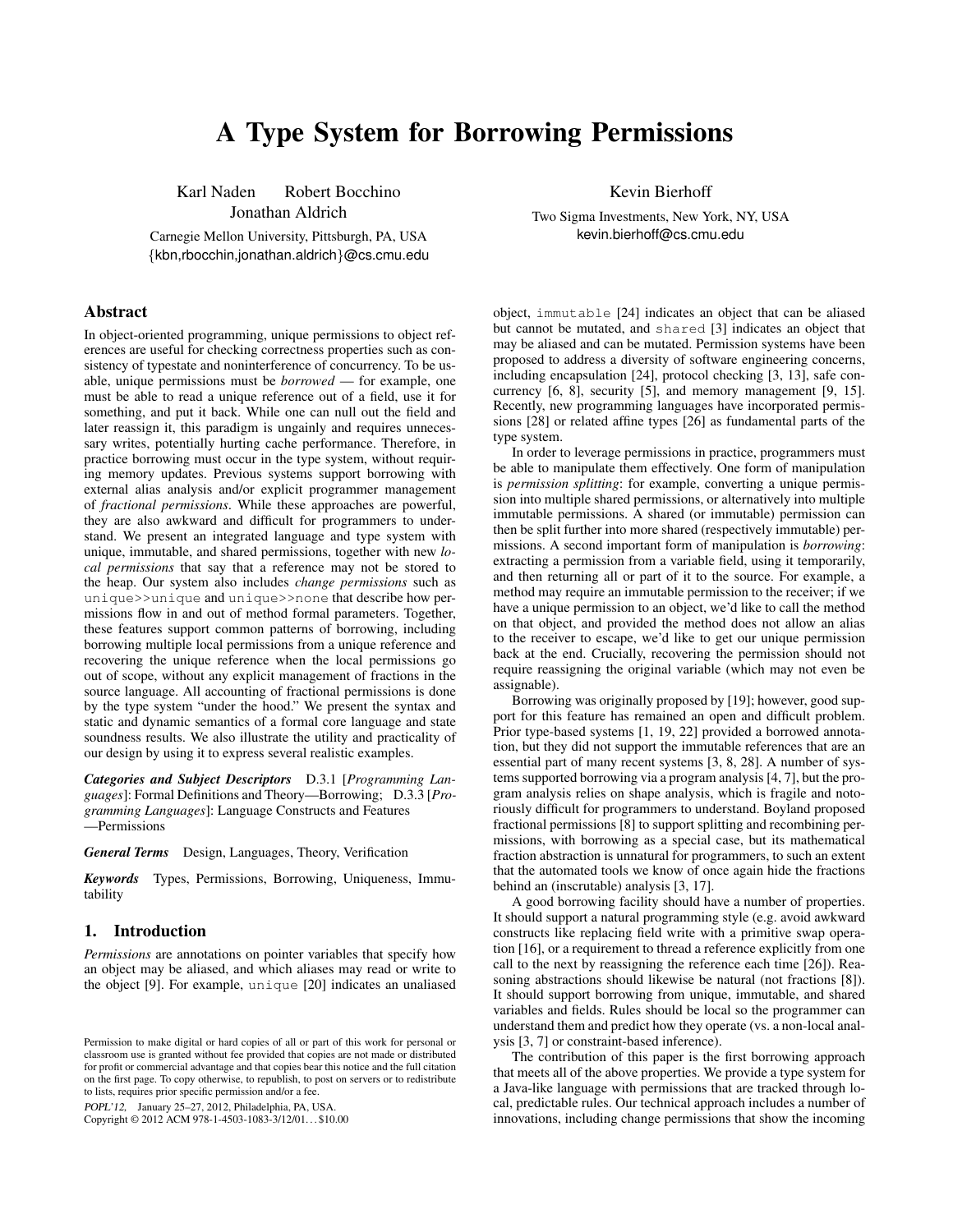and outgoing permissions to a method parameter, local permissions that modify shared or immutable permissions to denote that they cannot escape, an expressive rule for handling borrowing across conditional branches, and a way to safely restore permissions to the variable or field from which they were borrowed. We formalize our type system, prove it sound, and demonstrate it via a series of examples which can be checked by our prototype implementation.<sup>1</sup>

We describe the features of the language in the next section. Section 3 formalizes our type system and gives soundness results. We cover additional related work in section 4, and section 5 concludes.

# 2. Language Features

In this section we informally explain the features of our language; the next section gives a more formal treatment. Our language is based on Plaid [28]. For our purposes, Plaid is similar to Java, except:

- Instead of classes, Plaid uses states. This is because Plaid has a first-class notion of *typestate*, which can be used to model object state and transitions between states. We don't use typestate in this work, but we adhere to the Plaid syntax.
- Plaid has a match construct that evaluates an argument and then uses its type to pick which of several cases to execute.
- Plaid has no null value in the surface syntax or programmervisible semantics. Instead, every object field and variable is initialized to a non-null object.
- Plaid has a first-class notion of permissions. Supporting typestate is one important application of permissions, including the novel borrowing mechanisms discussed in this work.

In the rest of this section we first give an overview of the permissions in our language. Then we explain the mechanisms for creating aliases of variables and fields with consistent permissions. Then we explain the mechanism of change permissions, which allows modular checking of permission flow in and out of methods. Finally, we explain local permissions, which provide a way to split a unique permission into several permissions and later recombine them to unique, without explicit fractions.

#### 2.1 Access Permissions

Permissions are a well-known way of controlling aliasing in applications such as typestate [3] and concurrency control [8]. Our permission system is adapted from the *access permissions* system of [3]. An access permission is a tag on an object reference that says how the reference may be used to access the fields of the object it refers to and how aliases of that reference may be created. In this work, we use the following permissions:

- A unique permission to object reference *o* says that this is the only usable copy of  $\sigma$ : if any alias of  $\sigma$  exists, then it has permission none. The reference may be used to read and write fields of the object  $O$  that it points to.
- A none permission says that the reference may not be used to read or write the object it points to.
- An immutable permission says that the reference  $o$  may be used only for reading, and not writing, the fields of the object O that it points to. Further, all other usable (non-none) references to  $O$  are guaranteed to be immutable, so no aliased reference can be used to write O either.
- $\bullet$  A shared permission says that the reference  $o$  may be used for reading and writing, and there is no restriction on aliases of o (so shared is like an ordinary reference in Java).
- A local immutable or local shared permission is like an immutable (respectively shared) permission, except it can only be passed around in local variables, and can't be assigned to the heap. Local permissions are new with this work and are explained further in Section 2.4.

If any alias of a unique reference is created, then the unique permission must be consumed (but it can be transferred to the alias). A unique permission is therefore like a linear resource [14]. By contrast, immutable and shared references may be freely replicated.

While other access permissions are possible, these permissions suffice to illustrate the concepts in this paper. Further, these permissions can express a wide range of computation patterns. Other permissions could be added to the system without difficulty.

#### 2.2 Aliasing Variables and Fields

In contrast to a language like Java with unrestricted aliasing, a language with access permissions must maintain careful control over how aliases are created. We now discuss how our language manages permissions for aliases of variables and object fields.

#### (a) Borrowing Unique from a Variable

 $\overline{2}$ 

6 }

```
unique x = new SI; // x:unique3 unique y = x; // x:none, y:unique<br>4 } // x:unique// x:unique
```
# (b) Borrowing Unique from One of Two Variables

 **unique** x = new S1; // x:unique **unique** y = new S2; // x:unique,y:unique 3 { **unique** z = match(...) {  $S1 = \{x; S2 = \{y; \}/\sqrt{x}: \text{none}, \text{y}: \text{none}, \text{z}: \text{unique}\}$ } // x:unique,y:unique

#### (c) Taking Unique from a Variable

```
1 unique x = new S2; // x: unique<br>2 unique y = new S1; // x: uniqueunique y = new SI; // x:unique, y:unique
3 {
4 unique z = x; // x:none,y:unique,z:unique
    y.f1 = z; // x:none, y:unique, z:none// x:none, y:unique
```
Figure 1. Examples of variable aliasing.

Aliasing Variables: In our language the following rules govern aliasing of local variables:

- 1. Our local variables are single-assignment (i.e., they are assigned to only in their declaration) and are declared with explicit permissions, so the needed permission is always available on the left-hand side of a variable assignment.
- 2. In typing and assignment, we compute all variables and fields such that the value returned by the right-hand side of the assignment may be obtained by reading the variable or field. Because we can't statically resolve which match case will be taken, there may be more than one.
- 3. We maintain a typing environment, which we call a *context*, with the permission associated with each variable. For each possible source variable, we make sure there is enough permission in the context to extract the needed permission. We use permission splitting rules, given formally in the next section, to com-

<sup>1</sup> available at http://code.google.com/p/plaid-lang/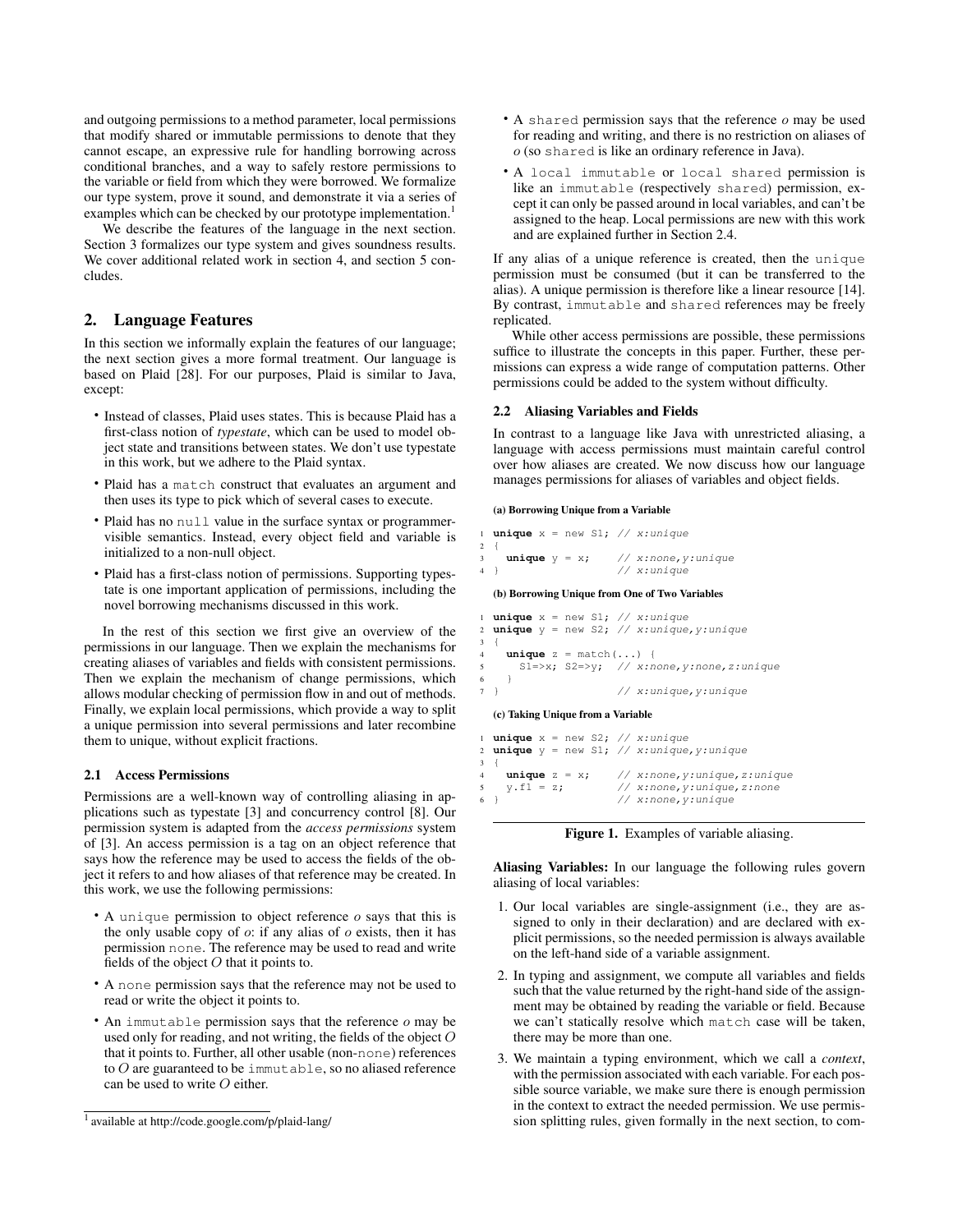pute the permission remaining in the source variables after the extraction, and we update the context accordingly.

4. At the end of the scope of the assignee variable, we restore whatever permission is left in that variable to the source variables. For this operation we use permission joining rules, which are the reverse of the splitting rules.

Figure 1 shows examples, where the definitions of states S1 and S2 are as follows:

```
state S1 { unique S1 f1 = new S2; }
state S2 case of S1 { unique S1 f2 = new S3; }
state S3 case of S2 {}
```
Here case of is like extends in Java and denotes subclassing. In Figure 1(a), variable  $x$  is declared unique and initialized with a fresh object in line 1. In line 3, variable y is created and takes the unique permission out of  $x$ , leaving none in  $x$ . When  $y$  goes out of scope in line 4, its unique permission flows back into x. Figure 1(b) is similar, except that in line 5, we don't know which variable  $(x \text{ or } y)$  will be read from at runtime, so we take permissions out of both, record both as source variables, and restore permissions to both at the end of z's scope in line 7. The match statement in lines 4–5 says to evaluate the selector expression (represented as ellipses here) to an object reference o, then evaluate the whole expression to x if the type of  $\sigma$  matches S1, to y if the type of o matches S2, and to halt if there is no match. While this example is simple, in general typing match in our language is subtle and requires *merging* the contexts generated by the different match cases; the details are given in Section 3.2. Figure 1(c) shows an example where the permission read out of  $x$  into  $z$  is stored into the heap, so it can't be returned to  $\times$  at the end of  $\times$ 's scope.

#### (a) Borrowing Unique from a Field

1 **unique**  $x = new SI$ ; //  $x: unique$  $\overline{2}$ 3 **unique**  $y = x.fit$ ; //  $x$ : (unique, f1:none),  $y$ : unique  $// x: unique$ (b) Borrowing Unique from a Variable or Field

```
1 unique x = new S1; // x:unique
2 unique y = new S1; // x:unique,y:unique
3 {
   unique z = match(...) {
     s1 = >x; s2 = >y.f1;
     // x:none, y: (unique, fl:none), z:unique
7 }
8 } // x:unique, y:unique
```
#### (c) Taking Unique from a Field

<sup>1</sup> **unique** x = new S1; // x:unique 2 **unique**  $y = new S1$ ; //  $x: unique, y: unique$ <br>3  $y.f1 = x.f1$ ; //  $x: (unique, f1: none)$ // x: (unique, f1:none), y:unique

# Figure 2. Examples of field aliasing.

Aliasing Fields: The rules for aliasing of fields are similar to those for aliasing of local variables, with two exceptions. First, pulling a permission out of a field can cause the residual permission to violate the statically declared field permission. For example, pulling unique out of a field declared unique causes the field to have permission none. In this case, we say the field is *unpacked* [12]. If an object has any unpacked fields, then we say the object is unpacked. We must account for the actual permissions when accessing the fields of an unpacked object. Second, since fields can be assigned to, the reference in the field at the point of permission restore may not be the same reference that the permission came from. In this case, we must be careful not to restore permissions to the wrong reference, which would violate soundness.

*Unpacking fields:* To address the first issue, we store the current permission of each unpacked field of each object in the context. Figure 2 shows examples, where S1 and S2 are defined as before. In Figure 2(a), line 3 shows the context after taking a unique permission out of  $x$ . f1. The notation  $x$ : (unique, f1:none) means that x has unique permission and points to an unpacked object with none permission for field  $f1$ . Figure 2(b) shows how to use the same mechanism from Figure 1 to pull a permission out of either a variable or a field. Figure 2(c) shows an example of taking a unique permission from a field and assigning it to another field.

To ensure soundness, we place three restrictions on field unpacking. First, an object can be unpacked via a variable with unique permission, but not immutable or shared permission. This is so outstanding aliases to the object don't become inconsistent.<sup>2</sup> Our language also allows taking an immutable permission out of a unique field  $v \cdot f$  given immutable permission to  $v$ . In this case our type system does not report  $v$  as unpacked in the context; this is sound because once an object is seen with immutable permission it can never become unique again.

Second, once an object  $o$  stored in variable  $v$  is unpacked, permission to o may not be assigned to another variable or the heap until  $v$  is packed again; otherwise we would not be able to track the unpacked state of  $o$  through  $v$ 's information in the context. For example, the following code is not allowed, because  $x$  is unpacked when it is assigned to z:

```
1 unique x = new S1; // x:unique
2 unique y = x.f1; // x:(unique,f1:none),y:unique
```
**unique** z = x; // Disallowed because x is not packed

Third, a variable  $v$  must be packed at the point where it goes out of scope; in particular method formal parameters must be packed at the end of a method body. That is because the permission stored in  $v$  could be flowing back to a different (packed) variable that gave its permission to  $v$  when  $v$  was declared.

In practice, the programmer can comply with the latter two requriements by carefully managing the scopes of variables that read permissions from unique fields and/or writing fresh objects into the fields to pack the fields at appropriate points. While in some cases these writes may not be strictly necessary, the requirements do not seem to be onerous in the examples we have studied. These restrictions could be relaxed at the cost of additional language complexity (for example, stating in method signatures which fields of an incoming parameter must be packed).

*Consistent permission restore:* As an example of the second issue identified above (erroneous permission restore), consider the following code:

```
1 unique x = new S2; // x:unique
2 {
3 unique y = x.f1; // x:(unique,f1:none),y:unique
4 x.f1 = new S2; // x:unique, y:unique5 x.f2 = x.f1; // x:(unique, f1:none), y:unique<br>(/ x:(union \in f1:none))
                        \frac{1}{x} (unique, fl:none)
```
Restoring a permission to  $x.f1$  at the end of y's scope in line 6 would create an alias between  $x$ . f1 and  $x$ . f2, both with unique permission. The problem is that the reference in field  $x$ .  $f1$  in line 6 is not the same reference to which permission was taken in line 3, so restoring to it would be wrong.

To prevent this from happening, the static typing rules maintain an identifier that is updated every time a field goes from packed to unpacked. The permission restore occurs only if the identifier at the point of the field access matches the identifier at the point of restoration. For example, in the code shown above, at line 3 where

<sup>2</sup> Local permissions, discussed in Section 2.4, provide an additional way to unpack objects.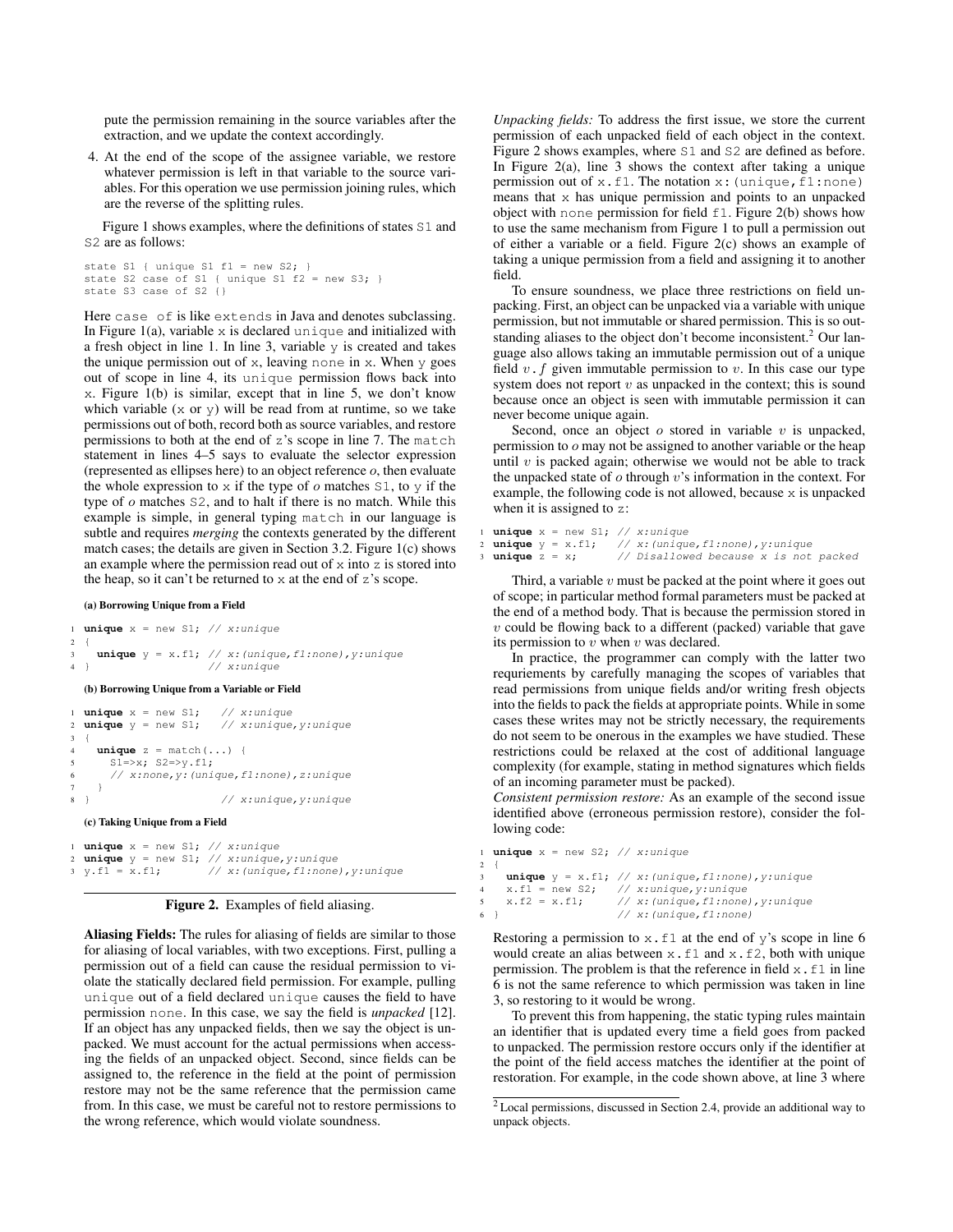$x.f1$  is unpacked and its permission read into  $y$ , an identifier i is associated with  $x.f1$  and with y. Then in line 5, when  $x.f1$  is unpacked again,  $x$ .  $f1$  gets a fresh identifier i'. In line 6, when  $y$ goes out of scope, its identifier  $i$  does not match the identifier  $i'$  of the source location  $x \cdot f1$ , so permission is not restored from  $y$  into the location. Thus the identifier mechanism approximates object identity at runtime; the approximation is conservative because each assignment is assumed to assign a different object reference, even if the same one is actually assigned twice.

# 2.3 Modular Checking with Change Permissions

To support modular checking of permission flow across method scopes, we introduce a language feature called a *change permission*. Change permissions are inspired by, and similar to, change types in Plaid [28]. However, whereas a change type in Plaid says that an object may transition from one state to another (to support typestate), in our language change permissions specify only that a reference permission changes from a stronger to a weaker permission; the object type always persists. Further, while previous systems can distinguish borrowed and consumed permissions at method boundaries [7, 11], change permissions are more flexible, because they can record a change to any weaker permission (not just none).

Syntactically, a change permission looks like  $\pi$ >> $\pi'$ , where  $\pi$ and  $\pi'$  are permissions. Change permissions appear on method formal parameters, including the implicit parameter this. For example, a formal parameter can be declared  $\pi$ >> $\pi'$  s x, where s is a state name. This declaration says the caller must ensure that on entry to the method permission  $\pi$  is available for the reference  $o$  stored in  $x$ , while the callee must ensure that on exit from the method permission  $\pi'$  is available for o. The bare permission  $\pi$  can also function as a change permission; it is shorthand for  $\pi$ > $\pi$ .

Change permissions naturally support both borrowing and nonborrowing uses of unique permissions. For example, a change permission unique>>unique says that the permission in the parameter value must be unique on entry to the method, and the unique permission will be restored at the end of the method; whereas unique>>none says that a unique permission is taken and not returned (for example, because it is stored on the heap).

```
1 state Cell {}
2 state Cons case of Cell {
    immutable Data data;
    4 unique Cell next;
5 }
6 state List {
    unique Cell head = new Cell;
    8 void prepend(immutable Data elt) unique {
9 unique Cons newHead = new Cons with {
10 this.data = elt;
11 this.next = this.head; // this: (unique, head: none)
1213 this.head = newHead: \frac{1}{2} this:unique
14 }
15 }
16
17 unique List list = new List; // list:unique
18 list.prepend(new Data); // list:unique
```
# Figure 3. List prepend example.

Figure 3 shows an example using unique>>unique (written in shorthand form as unique) to update a list with unique links. Line 1 defines a Cell state representing an empty list cell. Lines 2–5 define a Cons cell which is a substate of Cell; it has a data field with immutable permission and a next field with unique permission. Lines 6 and following define the actual list. It has a unique Cell for its head and a method prepend that (1) accepts an immutable permission in elt and a unique permission in this (unique in line 8 represents the change permission associated with this); (2) leaves a unique permission in this on exit; and (3) returns nothing. The comments in lines 11 and 13 show what happens when checking the method body. In line 11, this is unpacked when the unique permission is taken out of this.head and assigned into newHead. In line 14, this is packed back up when newHead is assigned into this.head.

Lines 17–18 show how things look from the point of view of a caller of prepend. In line 17, list gets a fresh reference with unique permission. This unique permission is passed into prepend in line 18. However, because of the change permission unique>>unique, the permission is restored on return from the method, and list still has unique permission at the end of line 18. Note that we could also have restored the permission by returning a reference from prepend and assigning it back into list but this is awkward and would require assignment into local variables.

```
state Data {
     2 immutable Data publish() unique>>immutable {
        // Add timestamp
       4 this;
     5 }
6 ...
  7 }
8
  unique List list = new List:
10 unique Data data = new Data; // data:unique
11 data.publish(); // data:immutable<br>12 list.prepend(data): // data:immutable
12 list.prepend(data);
```
#### Figure 4. Publication example.

Figure 4 shows another example, this time using a change permission unique>>immutable. In this example, the Data class has a publish method that (1) requires a unique permission to this; (2) uses the unique permission to write a time stamp to the object; then (3) "freezes" the object in an immutable state so it can only be read and never written by the rest of the program. Lines 9–12 show how this state might be used. Line 10 creates a fresh Data object with unique permission. Line 11 calls publish on Data, changing its permission to immutable. Line 12 puts the immutable permission into a list. Notice that since publish also returns an immutable permission to this, we could also have written list.prepend(data.publish()); but using the change permission on variable data makes clear in the client code that the same object is going into publish and into prepend.

#### 2.4 Local Permissions

An important pattern for access permissions is to divide a unique permission up into several weaker permissions, use the weaker permissions for a while, and then put all the permissions back together to reform the original unique. Doing this requires careful accounting to ensure there are no outstanding permissions to the reference (other than none) at the point where the unique is recreated. One way to do this accounting is to use fractions [8]. However, while powerful, fractions are also difficult to use and suffer from modularity problems [17]. Instead, we observe the following:

- The complexity of fraction-based solutions arises in large part because they allow permissions to be stored into the heap, then taken out of the heap and recombined into unique.
- A common use of permissions split off from unique is to pass them into methods, where they are used in local variables and then returned, i.e., they never go into the heap.

Motivated by these observations, we introduce a new kind of permission called a *local permission*. A local permission is des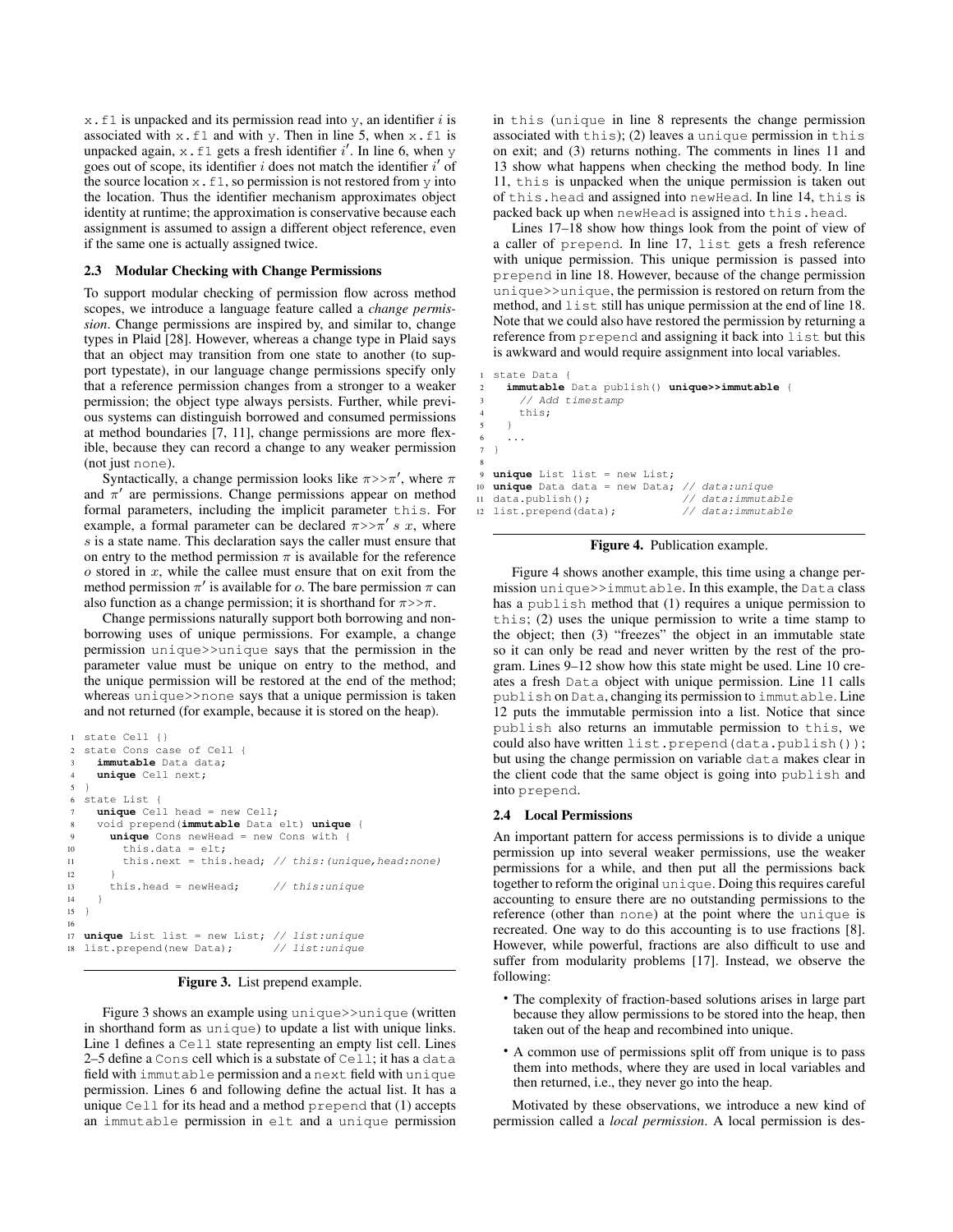ignated with the keyword local, which may modify a shared or immutable permission. A local permission annotates a local variable; it says that any aliases of the variable created during its lifetime exist only in local variables and are never stored to the heap. (Local permissions are not necessary for unique or none, because the permission itself already contains all the information about aliasing to the heap: a unique local variable says there is no alias on the heap or anywhere else, and a none local variable says it doesn't matter.) Since local permissions exist only in local variables, when all the variables that borrowed local permissions go out of scope, we can reform the original unique permission.

Borrowing Local Permissions from Variables: A local permission may be borrowed from a variable with unique permission, leaving a special *borrow permission* in the context. The borrow permission is used internally for accounting purposes, but never appears in the programmer-visible language syntax. For example, borrowing local immutable from a unique variable leaves borrow(unique,immutable,1) in the context for that variable. This entry says we are borrowing local immutable permissions from a unique permission, and one alias is outstanding. Borrowing again from the same variable increments the counter, while joining decrements the counter. Thus the counter tracks the number of outstanding local aliases to the original unique permission; when the counter is 1, joining the last local permission recreates unique. Note that we do this counting only when creating local permissions, because in this language immutable or shared permissions are never joined to unique.

#### (a) Rejoining Local Permissions to Unique

```
1 unique x = new S; // x: unique2 {
    local immutable y = x;
    // x:borrow(unique,immutable,1), y:local immutable
5 {
6 local immutable z = x;
       7 /* x:borrow(unique,immutable,2),
           8 y:local immutable,z:local immutable */
9 }
10 // x:borrow(unique,immutable, 1), y:local immutable
11 }
12 / / x: unique
```
(b) This Example Does Not Type Check

```
1 local immutable S escape(unique S x) none {
    // x:unique
   local immutable y = x;
    // x:borrow(unique,immutable,1), y:local immutable
   y; // Local immutable permission taken here
    /* x:borrow(unique, immutable, 1),7 y:borrow(local immutable,immutable,1) */
8 }
```


Figure 5(a) shows an example. The counter for x becomes 1 in line 4 when y borrows from it, and 2 in line 7 when z borrows from it. When z goes out of scope, the counter goes back down to 1, and when  $\gamma$  goes out of scope, x becomes unique again. When the counter exceeds one (as in line 7), we don't rejoin to unique yet because there are still aliases outstanding. Notice how the counters in the borrow permissions effectively account for fractions of permissions, by counting outstanding aliases. However, these fractions are hidden in the typing and never seen or manipulated by the programmer.

We must carefully account for local permissions that might escape the current scope; otherwise we could not soundly reason that all local permissions are out of scope when the local variables holding them are out of scope. Figure 5(b) shows how we do this. In line 3,  $\gamma$  takes a local immutable permission from  $x$ , and line 5 attempts to return the local immutable permission to the caller, while retaining the unique permission in  $x$  (as shown in the signature in line  $1$  — remember that unique  $x$  is shorthand for unique $>$ unique x). Of course this should not be allowed. This example doesn't type check, because when y goes out of scope at the end of the method, two borrow permissions would have to be joined, and our typing rules don't allow this. Only a local permission can be joined with a borrow permission. More generally, all aliases borrowed from a local permission must be rejoined before the local permission can be rejoined to unique. However, if the method signature in line 1 said unique>>none S x, then the example would type check, because now x wouldn't have to be rejoined to unique to satisfy the parameter's change permission.

```
state Cell { int size() none {0;} } }
2 state Cons case of Cell {
    immutable Data data;
    4 unique Cell next;
    int size() local immutable { 1 + this.next.size(); }
6 }
7 state List {
8 unique Cell head = new Cell;
    int size() local immutable { this.head.size(); }
10<sup>10</sup>11 }
12
13 unique List list = new List; // list:unique
14 list.prepend(new Data); // list:unique
15 int size = list.size(); // list: unique
```


Borrowing Local Permissions from Fields: Our language also allows borrowing local permissions from unique fields. This is particularly useful when the permission to the object is local. Otherwise, we would need unique permission to the object even to read a unique field of the object, and it is well known that this requirement is very restrictive (essentially, any access to a linear reference must be through a chain of linear references) [13].

Figure 6 shows how this works for a simple example that computes the size of a list with unique references, requiring read-only access to the list. In line 15, size requires local immutable permission to the list (line 11), so local immutable permission is borrowed from list as discussed above, then put back to reform unique at the end of the method call. Inside the size method of List, in line 9, this has local immutable permission at the start of the method. At the call of this.head.size(), local immutable permission is borrowed from this.head. At that point, the context entry for this is

this:(local immutable,head:borrow(unique,immutable,1))

saying that this has local immutable permission and points to an unpacked object with one local immutable reference borrowed from its head field. On return from this.head.size(), the permissions are put back together to repack the object. The same thing happens in Cell.size (line 5). Notice that the ability to borrow local permissions is very useful here: without it, we would either have to permanently convert the unique to immutable, thereby destroying the unique permission to the list to compute its size, or we would have to require unique permission to the list for the size computation, which is too restrictive.

One subtlety of this mechanism is that it allows multiple local variables that point to the same object to have different information about whether the object is packed. For example, consider an object O with a unique field  $f$  and two aliases of  $O$ ,  $x$  and  $y$ , where  $y$  was created as an alias of x by pulling a local  $\sigma$  from the unique permission in x. This leaves x with the permission local  $\sigma$  as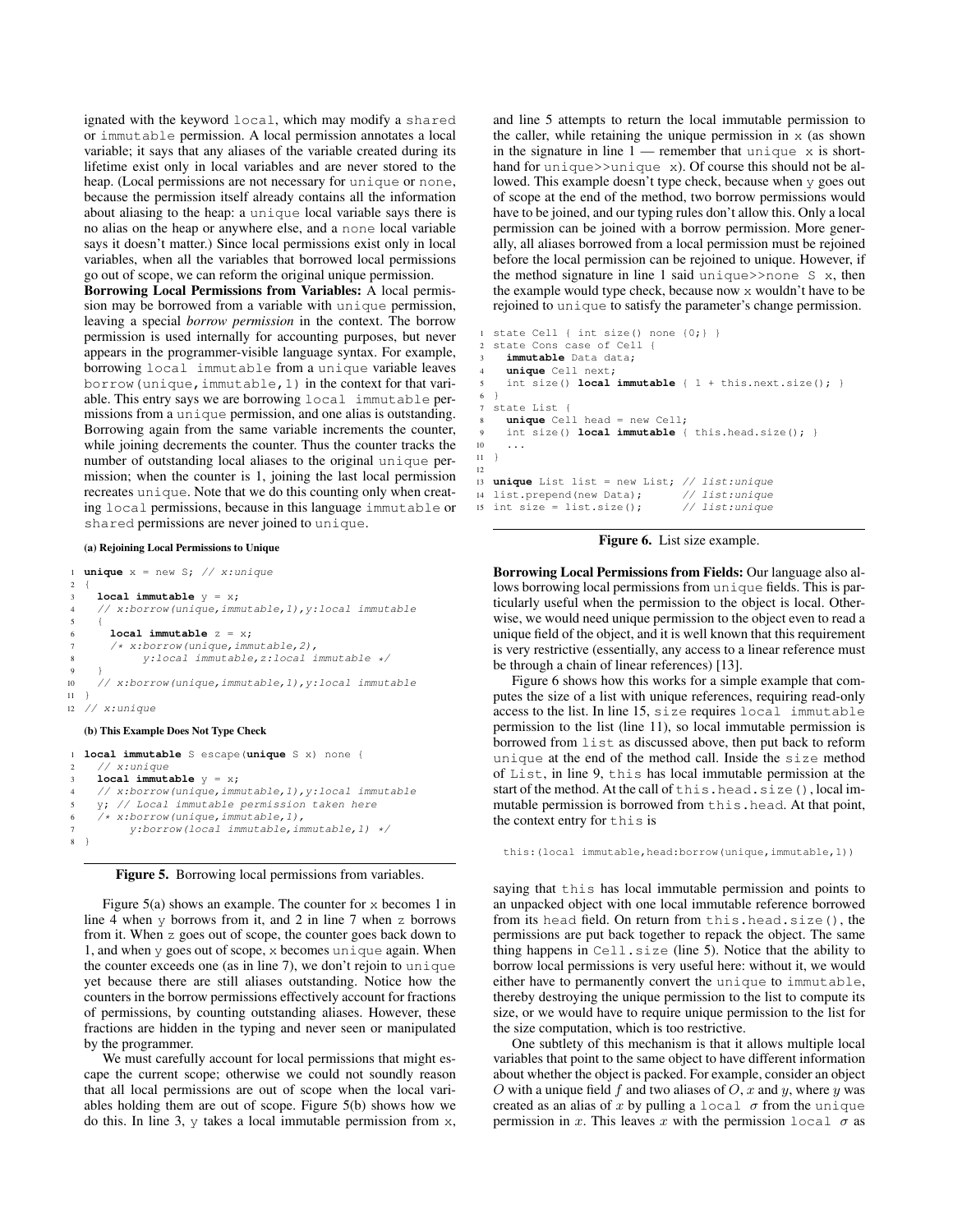well, which allows us to pull a local  $\sigma$  from  $x \cdot f$ , unpacking  $x$ . Since the type system does not explicitly track what variables are aliases  $y$  remains packed. This is fine because the splitting rules prevent anything other than a  $\text{local} \ \sigma$  from being pulled out through  $y \cdot f$ . Furthermore, by the time y leaves scope and x becomes unique again, all  $1$ ocal aliases to the field  $f$  of  $O$  must have been returned leaving it unique as well. Thus, it will be safe to pull a unique permission from  $x.f$  as allowed by the static rules. At runtime, we will know that  $x$  and  $y$  are in fact aliases and do the proper accounting for the permission in field  $f$  even when permission are pulled from the field through different aliases. More details on this mechanism are given in Section 3.

# 3. Formal Language

In this section we formalize the ideas developed in the previous section. We give a syntax, static semantics, and dynamic semantics for a core language. Then we state the key soundness results, which are proved in our companion technical report [23].

### 3.1 Syntax

Figure 7 gives the syntax for the core language. A program consists of a number of state declarations S and an expression e to evaluate. A state consists of a state name  $s$ , a parent state  $s'$  (possibly itself), and field and method declarations. Fields  $F$  and methods  $M$  are declared in the usual way, except that field types specify permissions  $\pi$ , and method parameters specify change permissions  $\pi$ >> $\pi'$ . Fields have initializer expressions. The change permission appearing in the method declaration before the method body is the change permission associated with the implicit parameter this.

The rest of the language features are standard for an expressionbased object-oriented language. The match expression evaluates  $e$  to an object reference and compares its runtime state  $s'$  to the states s named in the cases. It executes the first case for which s' is a subtype of s, with a runtime error if there is no match.  $v \cdot f = e$ updates the object in the field  $v \cdot f$  to the value of  $e$ , which it also returns as the result of the expression. new s creates an object of state s and initializes its fields by running the initializer expressions given in the state definition. The sequence expression evaluates each of its subexpressions in order and returns the result of the last one as the value of the whole expression.

| Programs    | $P$   | $S^* e$                                               |
|-------------|-------|-------------------------------------------------------|
| States      | $S$   | state $s$ case of $s$ { $F^*$ $M^*$ }                 |
| Fields      | $F$   | $T$ $f=e$ ;                                           |
| Methods     | $M$   | $T$ $m(\pi \gg \pi s x)$ $\pi \gg \pi$ { $e$ }        |
| Permissions | $\pi$ | unitable   $\pi$  local $\sigma$                      |
| Types       | $T$   | $\pi s$                                               |
| Expression  | $e$   | let $\pi x = e$ in $e   e.m(e)   v   v.f   v.f = e  $ |
| Variables   | $v$   | this   $x$                                            |

Figure 7. Core language syntax.  $s, f, m$ , and  $x$  are identifiers.

# 3.2 Static Semantics

We introduce our static semantics by formalizing the notions of states and permissions. We then define the ways that permissions are manipulated and show how the flow of permissions is integrated into the type system.

States: States take the place of standard types in our system. Figure 8 gives the judgments and rules relating to states.  $P \vdash s$  says a state is valid if it is declared in  $P$ .  $P \vdash s \leq s'$  says that s is a substate of  $s'$ . Substate relations are defined by the case of relation from the state definitions, reflexivity, and transitivity.





| $\pi \Rightarrow \pi' \otimes \pi''$                                                                              | SPLIT-UNIQUE-LOCAL | unique $\Rightarrow$ local $\sigma \otimes$ borrow(unique, $\sigma$ , 1) |                                                           |
|-------------------------------------------------------------------------------------------------------------------|--------------------|--------------------------------------------------------------------------|-----------------------------------------------------------|
| SPLIT-LOCAL<br>local $\sigma \Rightarrow$ local $\sigma \otimes$ borrow(local $\sigma, \sigma, 0$ )               |                    |                                                                          |                                                           |
| SPLIT-LOCAL-INCREMENT<br>borrow $(\pi, \sigma, n) \Rightarrow$ local $\sigma \otimes$ borrow $(\pi, \sigma, n+1)$ |                    |                                                                          | <b>SPLIT-NONE</b><br>$\pi \Rightarrow$ none $\otimes \pi$ |
| SPLIT-UNIOUE-SYMMETRIC<br>unique $\Rightarrow$ $\sigma \otimes \sigma$                                            |                    | <b>SPLIT-SYMMETRIC</b><br>$\sigma \Rightarrow \sigma \otimes \sigma$     |                                                           |
| SPLIT-SYMMETRIC-LOCAL<br>$\sigma \Rightarrow$ local $\sigma \otimes \sigma$                                       |                    | <b>SPLIT-UNIOUE</b><br>unique $\Rightarrow$ unique $\otimes$ none        |                                                           |



Permissions: To the set of source permissions we add an additional form needed to track local permissions so they can be joined back to unique:

 $\pi ::= \dots |$  borrow $(\pi, \sigma, n),$ 

where  $n$  is a natural number. The **borrow** permission appears only in the context for a local variable or field that has had local permissions split from it. Inside borrow,  $\pi$  represents the original permission before the first split (unique or local  $\sigma$ ),  $\sigma$  represents the kind of local permission borrowed (immutable or shared), and n counts the number of borrowings.

*Splitting variable permissions:* The judgment  $\pi \Rightarrow \pi' \otimes \pi''$  says that if variable v has permission  $\pi$ , then  $\pi'$  can be taken out of v leaving  $\pi''$  in v. Figure 9 gives the rules for this judgment. Notice that SPLIT-UNIQUE-SYMMETRIC permanently splits unique into symmetric permissions, making it impossible to ever regain the unique permission. In contrast, the SPLIT-LOCAL-\* rules pull a local permission and leave behind a borrow permission which will be turned back into the original permission when all the local permissions are returned. In these rules, the count is set to reflect the net gain in local permissions: splitting a local from a unique generates a new local, so the count starts at 1 (SPLIT-UNIQUE-LOCAL); pulling from an existing local replaces the original local with a borrow, resulting in no net gain in local permissions, so the count starts at 0 (SPLIT-LOCAL); taking a local from an existing borrow creates a new local and thus increments the count (SPLIT-LOCAL-INCREMENT). Also, SPLIT-SYMMETRIC-LOCAL says we may pull local  $\sigma$  out of  $\sigma$ . However, we can't get a non-local permission out of a local, so (in conjunction with the FIELD typing rule) we can't store local permissions to the heap.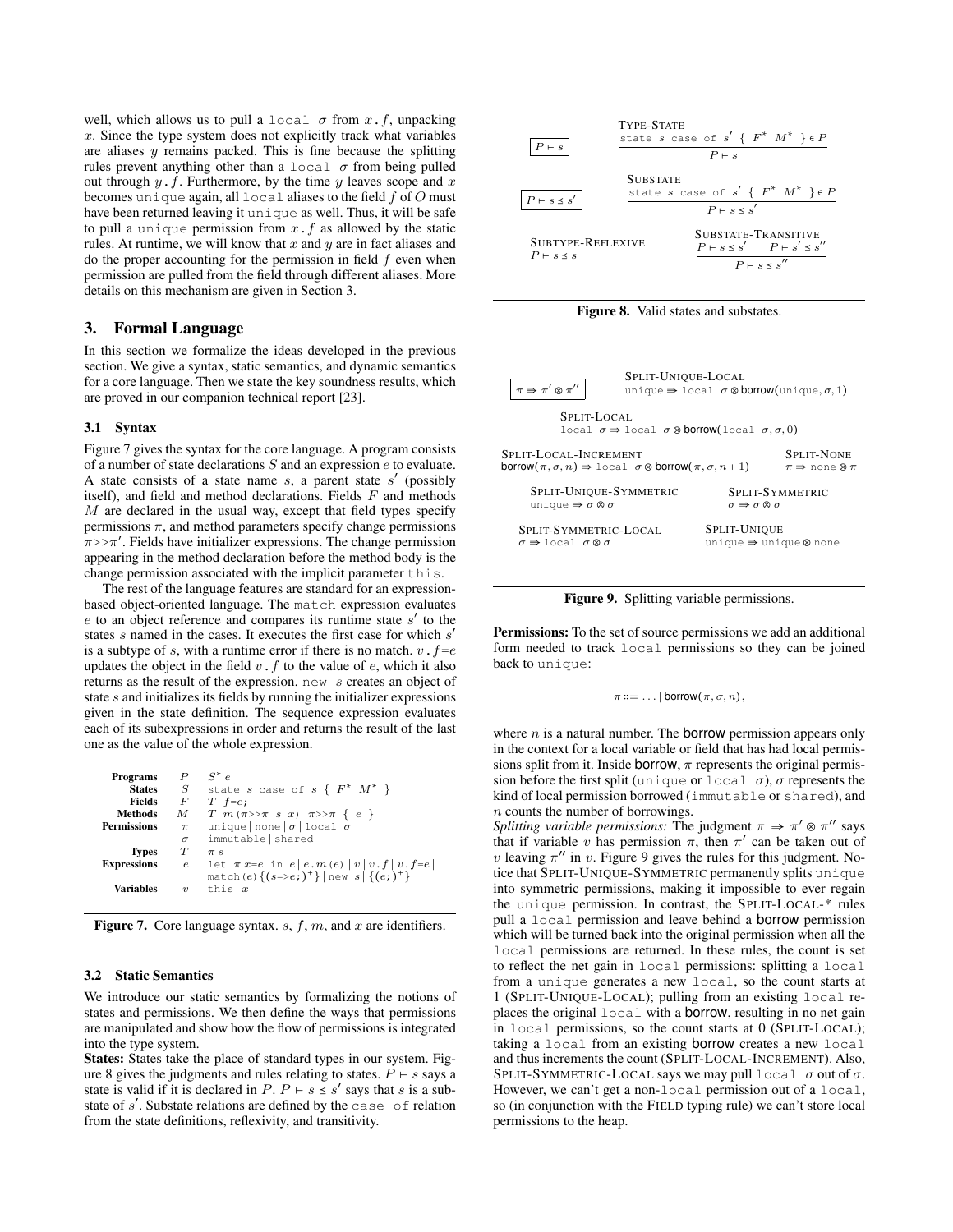





Figure 11. Joining permissions.

*Splitting field permissions:* The judgment  $\pi_1 \cdot \pi_2 \Rightarrow \pi_3 \otimes \pi_4$  says that if variable v has permission  $\pi_1$ , and field v.f has permission  $\pi_2$ , then permission  $\pi_3$  can be taken out of f, leaving  $\pi_4$  behind. Figure 10 gives the rules. If the variable permission is unique, we can split permissions from the field as if it were a variable (SPLIT-FIELD-UNIQUE), possibly unpacking the field. Otherwise, we allow splitting in three cases. First, if the variable permission is not none, then we can do any splitting allowed for variables that preserves the original field permission (SPLIT-FIELD-PRESERVE). Second, if the variable permission is  $\sigma$ , then we can take permission  $\sigma$  out of a unique field  $v$ . f without unpacking the object (SPLIT-FIELD-UNIQUE-SYMMETRIC). This is sound because all other references to the object must have permission  $\sigma$  for the remainder of program execution, and so all other accesses will consistently see the field with permission  $\sigma$ . Third, if the variable permission is local or borrow, then we can take a matching local permission out of a field with unique or borrow permission (SPLIT-FIELD-LOCAL, SPLIT-FIELD-BORROW). This is sound because all local permissions to the object and to the field must go out of scope before a unique permission to the object can be regained. In the mean time, all references to the object and to the field have compatible local or borrow permissions.

*Joining permissions:* The judgment  $\pi \otimes \pi' \Rightarrow \pi''$  says that permissions  $\pi$  and  $\pi'$  may be joined to form permission  $\pi''$ . The joining rules, given in Figure 11, are very simple: we just reverse all the variable splitting rules, except for SPLIT-UNIQUE-SYMMETRIC, which can't be undone.

Linear Context: To track permission flow, our typing rules use a *linear context*. It is similar to a standard typing environment, except that it maps variables to types that include a permission that may change over the course of typing. The linear context  $\Delta$  is defined as follows, where  $i$  is chosen from an arbitrary set of identifiers:

$$
\Delta ::= \varnothing \mid v : (T; \Pi), \Delta \qquad \Pi ::= \varnothing \mid f : (\pi, i), \Pi
$$

For each variable v in scope,  $\Delta$  stores a type  $T = \pi s$  and a set  $\Pi$ containing the *unpacked state*  $f : (\pi', i)$  of the fields f in the state s. A field  $f : (\pi', i) \in \Pi$  records two pieces of information. First,  $\pi'$ indicates the current permission in the field.  $f$  will only appear in

| $P; \Delta; \pi \vdash \ell^* : \Delta'$                                   | RESTORE-EMPTY                                   |                                                                                    |                                          |
|----------------------------------------------------------------------------|-------------------------------------------------|------------------------------------------------------------------------------------|------------------------------------------|
| $\Delta = v : (\pi', s; \Pi), \Delta', \pi \otimes \pi' \Rightarrow \pi''$ | RESTORE-VAR                                     |                                                                                    |                                          |
| $P; v : (\pi'', s; \Pi), \Delta', \pi \vdash \ell^* : \Delta''$            | $\neg T, \Pi, (v : (T; \Pi) \in \Delta)$        |                                                                                    |                                          |
| $P; v : (\pi'', s; \Pi), \Delta'; \pi \vdash \ell^* : \Delta''$            | $\neg T, \Pi, (v : (T; \Pi) \in \Delta)$        |                                                                                    |                                          |
| $P; \Delta; \pi \vdash \ell^*, v : \Delta''$                               | $P; \Delta; \pi \vdash \ell^* : \Delta'$        |                                                                                    |                                          |
| RESTORE- FIELD-RACTED                                                      | $v : (T; \Pi) \in \Delta$ packed( $f, \Pi$ )    | $P; \Delta; \pi \vdash \ell^* : \Delta'$                                           |                                          |
| $P; \Delta; \pi \vdash \ell^*, v : \Delta'$                                | $P; \Delta; \pi \vdash \ell^* : \Delta'$        |                                                                                    |                                          |
| RESTORE-FIED-STATE                                                         | $v : (T; \Pi, f : (\pi'', j)) \in \Delta$       | $i \neq j$                                                                         | $P; \Delta; \pi \vdash \ell^* : \Delta'$ |
| RESTORE-FIED-UNPACLE                                                       | $v : (\pi, s; \Pi, f : (\pi_2, i))$ , $\Delta'$ | field-type( $P, s, f$ ) = $\pi' s'$                                                |                                          |
| $\pi_1 \otimes \pi_2 \Rightarrow \pi_3$                                    | $\pi_3 \neq \pi'$                               | $P; v : (\pi, s; \Pi, f : (\pi_3, i))$ , $\Delta'; \pi_1 \vdash \ell^* : \Delta''$ |                                          |
| RESTORE-FIED-PACK                                                          | $\Delta = v : (\pi, s; \Pi, f : (\pi_$          |                                                                                    |                                          |

**Figure 12.** Restoring permissions. The predicate packed( $f$ ,  $\Pi$ ) is true if no binding for f appears in Π. field-type( $P, s, f$ ) = T says that field  $f$  is defined in state  $s$  with type  $T$  in the program  $P$ .

the unpacked state of v if  $\pi'$  is distinct from the declared permission of the field f in the state of v. Second, the object identifier i is used to prevent the restoration of permissions from one object to another object. For any  $v : (T;\Pi) \in \Delta$  and field f declared in the state of v, if there exists  $f : (\pi, i) \in \Pi$ , then we say "the field f of v is unpacked"; otherwise we say "the field  $f$  of  $v$  is packed." By extension, if  $\Pi = \emptyset$ , then we say the object pointed to by v (or just v) is packed; otherwise it is unpacked.

Restoring Permissions: At certain points in the typing, permissions flow back into the linear context, such as when a let-bound variable goes out of scope. We restore permissions to a *source location list* consisting of zero or more elements  $\ell$ :

$$
\ell ::= v \mid (v \cdot f, i).
$$

Each element  $\ell$  stores a location to restore to (either a variable  $v$  or a field  $v$ , f). For fields  $v$ , f, the identifiers i ensure that we restore permissions only to fields that have not been assigned to since the permission was taken out. We use a list because match expressions may report different source locations for each case. However, we do not allow duplicates in the list.

The judgment for restoring permissions is  $P; \Delta; \pi \vdash \ell^* : \Delta'$ . It says that if we start with context  $\Delta$  and join permission  $\pi$  with the permission in each location in  $\ell^*$ , then we get a new context  $\Delta'$ . Figure 12 gives the rules for this judgment. If the next element in the source location list is a variable appearing in the context, then we restore the permission to it (RESTORE-VAR). Because we do not check that all of the locations in a source location list remain valid when passed outside of a let scope, it is possible that the variable may not be in the context to return to, in which case we do nothing (RESTORE-VAR-ABSENT).

When restoring to a field, there are several cases to consider. If the field is already packed, this means that pulling the permission did not unpack the field (left it unchanged) or the field was reassigned since the permission was pulled, so we do nothing (RESTORE-FIELD-PACKED). If the field is unpacked, and the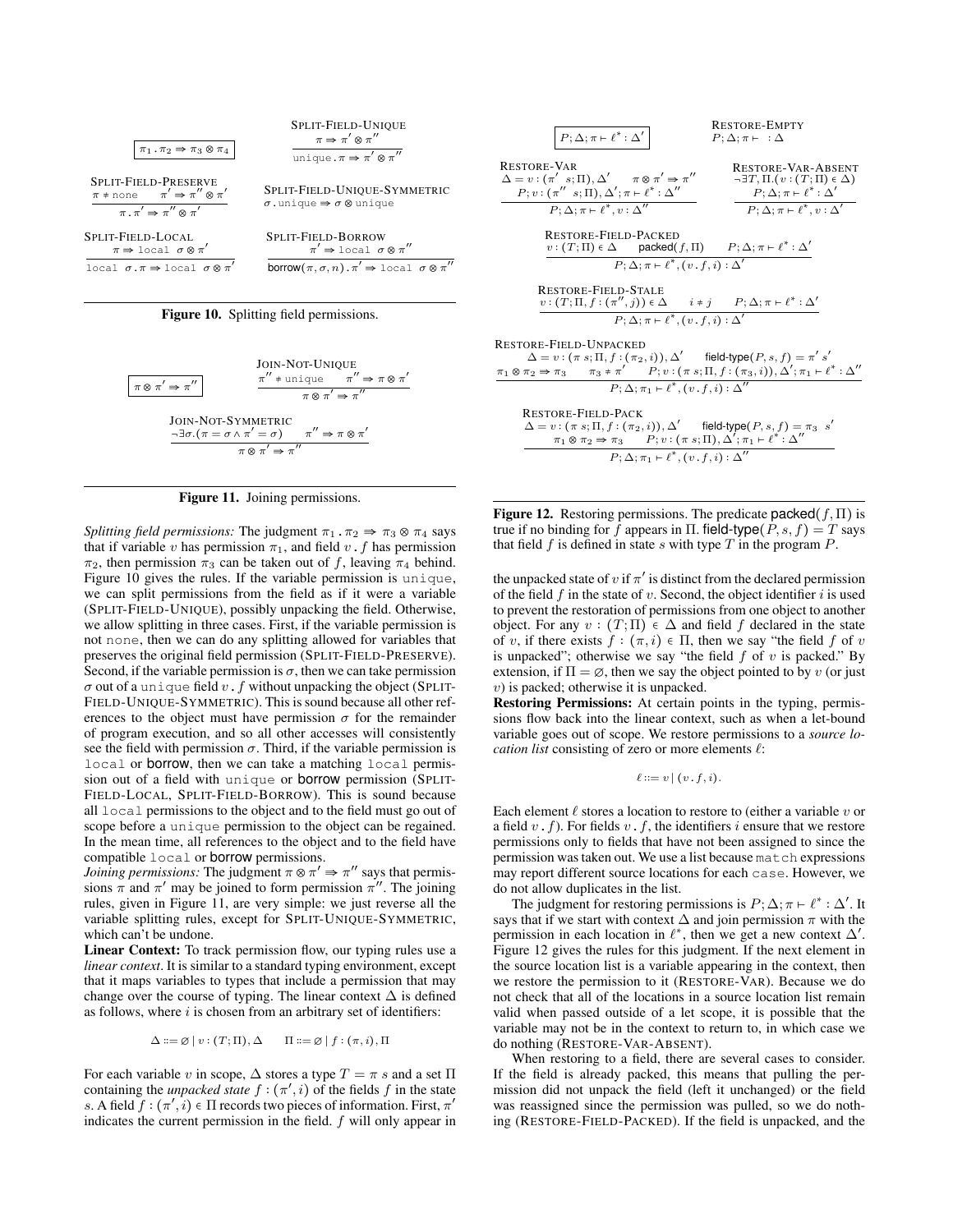



identifiers in the context and the source location don't match, then we also do nothing (RESTORE-FIELD-STALE). This occurs when an expression in an inner scope assigns to the field and then later unpacks it again, meaning the returned permission represents a permission to a different object than is in the field.

If f is unpacked, and the identifiers match, then there are two cases. First, if restoring the permission doesn't leave a permission equal to the declared permission for  $f$ , then we update the unpacked state (RESTORE-FIELD-UNPACKED). Otherwise we pack up the field (RESTORE-FIELD-PACK) by removing it from Π. Notice we don't consider the case where  $v \cdot f$  appears in the location list but  $v$  doesn't appear in the context. Why not? There are two ways this could happen: either  $v \cdot f$  is returned as the value of the let expression that declares  $v$ , or  $v \cdot f$  is returned as the value of a method body, where  $v$  is this or the method formal parameter. In either case  $v$  must be packed after the evaluation of  $v$ .  $f$  (rules METHOD in Figure 15 and LET in Figure 14). Therefore,  $v \cdot f$  can not appear in the source location list (see rule FIELD-ACCESS-PACKED in Figure 14).

Merging Contexts: Each case in a match expression may update the permissions in the context in a different way. The merge judgment from Figure 13 defines how to combine two contexts into a more general context that can be soundly used to type subsequent expressions regardless of which case is actually executed. We provide only the important rules for merging contexts  $\Delta_1$  and  $\Delta_2$ ; the rest of the rules are about pulling apart the contexts and comparing elements. In summary we use the following rules for merging the two context entries for a variable v:

- 1. If v is packed in both  $\Delta_1$  and  $\Delta_2$  (MERGE-PACKED), then we choose the weaker permission. We define  $\pi_1$  to be *weaker* than  $\pi_2$  if  $\pi_1$  is none or there exists  $\hat{\pi}$  such that  $\pi_2 \Rightarrow \hat{\pi} \otimes \pi_1$ . If neither permission is weaker than the other, then the contexts are inconsistent and typing fails.
- 2. If  $v$  is unpacked in both contexts, then we require it to have the same permission in both, and we use the field splitting rules to find the weaker of the two field permissions. If the identifier  $i$ associated with the unpacked field is the same in both contexts, then we pass it through (MERGE-UNPACKED-EQUAL), but if it is different we generate a fresh identifier (MERGE-UNPACKED-UNEQUAL). This is correct but conservative because it guarantees that no permission restore will occur to the location.
- 3. If  $v$  is unpacked in only one context (MERGE-ONE-UNPACKED), then we use the unpacked element, but we check that the unpacked permission for  $v$  is weaker than the packed one. Otherwise, we would have to pull a permission out of an unpacked object, which is not allowed in this language.

Expressions: Permissions are pulled out of the linear context by typing expressions. The judgment  $P; \Delta; \pi \vdash e : s; \Delta'; \ell^*$  takes the starting context  $\Delta$ , a needed permission  $\pi$ , and an expression e

that specifies where  $\pi$  could be pulled from. It produces the state s of the expression, an updated context  $\Delta'$ , and a source location list  $\ell^*$  that contains all the possible locations in the context that the permission  $\pi$  may have been pulled from. The exact location is not statically known because which branch of a match expression is executed is determined at runtime. Figure 14 gives the rules for typing expressions which we now summarize.

Let: We use the permission  $\pi'$  declared for x to type e, obtaining state s, a context  $\Delta'$ , and a source location list  $\ell^*$ . Then we use the needed permission  $\pi$  of the whole expression to type  $e'$  in the context  $\Delta'$  augmented by the type binding for x. This produces an updated context  $\Delta''$  where x is left with permission  $\pi''$ , and a source location list  $\ell^*$ . We require that x be packed because it is going out of scope. We restore  $\pi''$  to  $\ell^*$ , the locations that the permission for  $x$  may have been pulled from, which generates a final context  $\Delta$ <sup>'''</sup> that is returned along with the state and source locations from the body.

*Match:* For a single-case match, we type e with a needed permission none yielding some state s and an updated context  $\Delta'$ . We disregard the source location lists since returning none is a no-op. We ensure that the state  $s$  has a common superstate with the state  $s_c$ named in the case. This ensures that  $s_c$  is a potentially valid state of e. Using  $\Delta'$  and the needed permission for the entire expression, we type  $e^{\overline{t}}$  to get the state s' and source location list  $\ell^*$  which are reported as the result of the case. For a multiple-case match, we recursively check the match with all but the first case. Then we check the match with the remaining case in isolation using the original context. Finally, we return the the least upper bound of the resulting states, the merged contexts, and the union of the source location lists from the first case and the remaining cases.

*Method invocation:* We type e in the input context with needed permission  $\pi_1$  yielding a state  $s_1$  and a context  $\Delta_2$ .<sup>3</sup> Next we look up the method named m in state  $s_1$ . This gives us the permission  $\pi_2$  required for the argument. We use  $\pi_2$  to type e' in the context  $\Delta_2$ , which yields a state  $s'_2$  and a context  $\Delta_3$ . Now we check that  $s'_2$  conforms to the method parameter state  $s_2$ . Then we check that needed permission  $\pi$  can be extracted from the permission  $\pi_3$  returned by the method. We generate the output context  $\Delta_5$ by restoring the output permissions specified for the argument and receiver in the method signature to their respective source location lists. The outgoing source location list is empty because our system does not track what locations the permissions returned from method calls can come from.

*Variables:* We require that  $v$  is packed, because its value may be assigned to another variable or stored on the heap. We also check that the existing permission can be split to give the needed permis-

 $3\pi_1$  is the needed permission for the receiver as determined by the signature of the method m in the state  $s_1$  of the expression e. This permission can be determined by a pre-pass that ignores permissions and just gathers state information for all variables.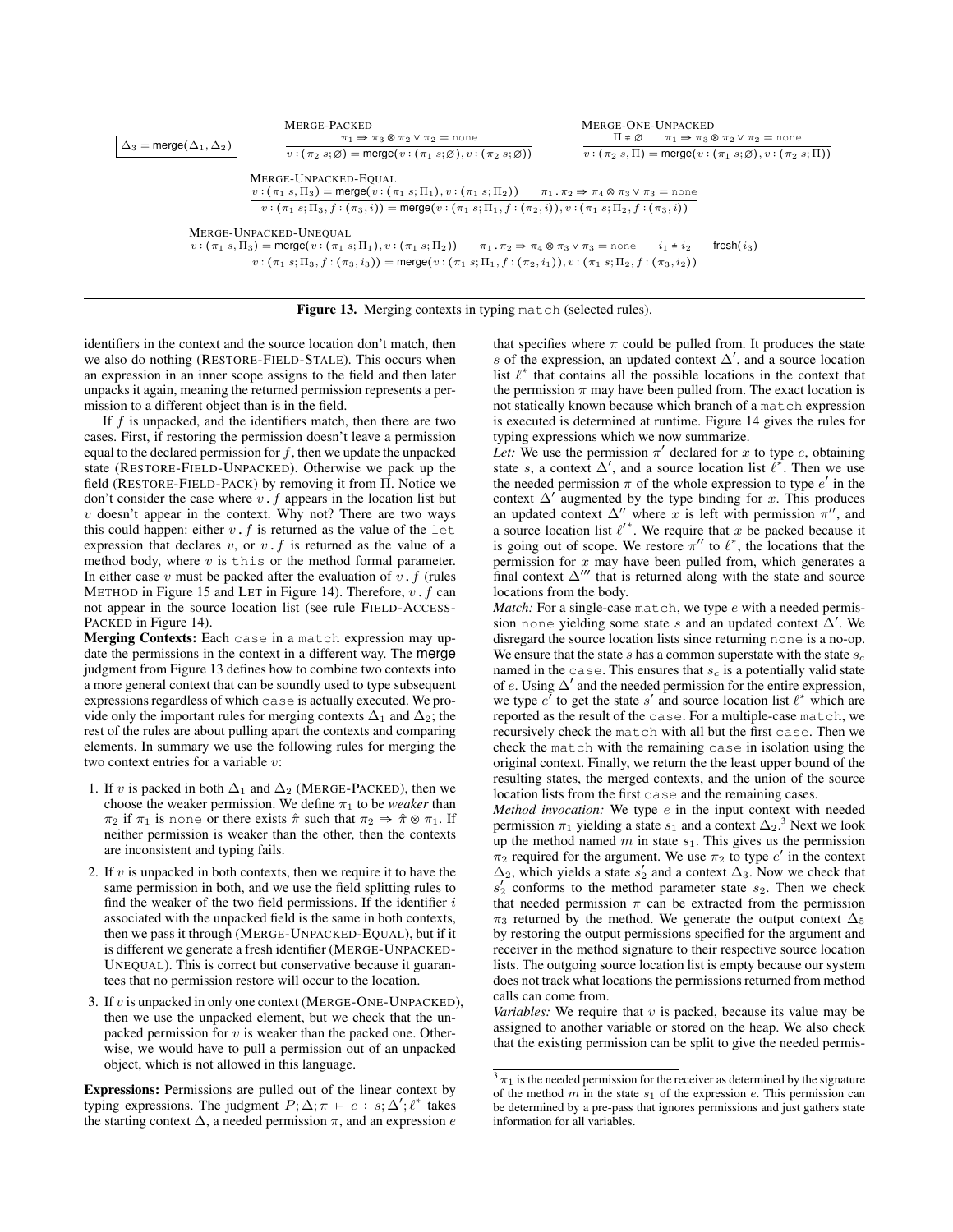

**Figure 14.** Typing expressions.  $P \vdash s = \text{lub}(s', s'')$  means s is the least state that is a superstate of both s' and s''. method $(P, s, m) =$ M means that M is the method named m defined in state s for program P, and field-type( $P, s, f$ ) = T similarly produces the type T of field f from s in P. The predicate assignable( $\pi$ ) holds if  $\pi$  is not none, immutable, local immutable, or **borrow**(local immutable, immutable, n). **packed** $(f,\Pi)$  means  $\neg \exists (\pi,i) \cdot (f : (\pi,i) \in \Pi)$ .

sion, and we leave the residue in the type reported in the outgoing context. The source expression list contains only the variable itself. *Field access:* We start by finding the type of  $v$  in the context and then get the defined type of field  $f$  in its state  $s$ . Since we are only accessing the field of  $v$ , we do not update the permission of  $v$ . However, we may need to update the unpacked state of  $f$  in  $v$ . If  $f$ starts packed in v's type, then there are two cases to handle. First, if we can take the required permission out of the field and leave the same permission behind, then we leave the object packed (FIELD-ACCESS-PACKED). The source expression list is empty because no permission needs to be restored to a field that is packed. Second, if we need to leave a different residual permission, then we unpack the field, leaving the residual permission behind (FIELD-ACCESS-UNPACK). We also generate a fresh identifier i and report  $(v, f, i)$ as the source location list. If  $f$  is already unpacked in  $v$ , then we split the needed permission from the current field permission, and replace the current permission in the unpacked field state with the residual permission (FIELD-ACCESS-UNPACKED). We report  $(v, f, i)$  as the source location, using the existing identifier *i*.

*Field assignment:* If  $v \cdot f$  is packed, then to assign  $e$  to it we (1) look in the context to get the permission we need for the field; (2) type  $e$ ; (3) check that we have writable permission to v in the resulting context; and (4) check that the states match (FIELD-ASSIGN-PACKED). We also ensure that the permission we need can be split off from the permission needed by the field, while retaining

the field permission. If  $v \cdot f$  is unpacked, then we do the same thing, but we pack up f at the end (FIELD-ASSIGN-UNPACKED). In both cases, we do not need to return permissions to the source locations of e because what's left after assigning to  $v \cdot f$  must be none or symmetric and returning either is a no-op. For the same reason, the returned source location list is empty.

*Object creation and expression sequence:* These rules are straightforward. In SEQUENCE-MULTIPLE, notice that we pull the needed permission only for the last element in the sequence, whose value is returned by evaluating the expression; we pull none from the rest of the expressions in the sequence. For example, if  $x$  is unique, it is legal to request a unique permission from the expression  $\{x; x; x; \}$ , because unique is only pulled from the last x. Since returning a none permission is a no-op, we can safely discard the source location lists for these expressions.

Top-Level Program Structure: Figure 15 gives the rules for typing programs, states, fields, and methods. In rule PROGRAM we type the main expression with a needed permission none, because no permission to the result is needed after program execution is complete. In rule FIELD we type the initializer expression in the empty environment to ensure that this isn't stored to the heap by a new expression. Also, we require that user-declared field types cannot be declared with local permissions (borrow permissions are also excluded because they cannot appear in the source). This restriction ensures that a local permission is never assigned to the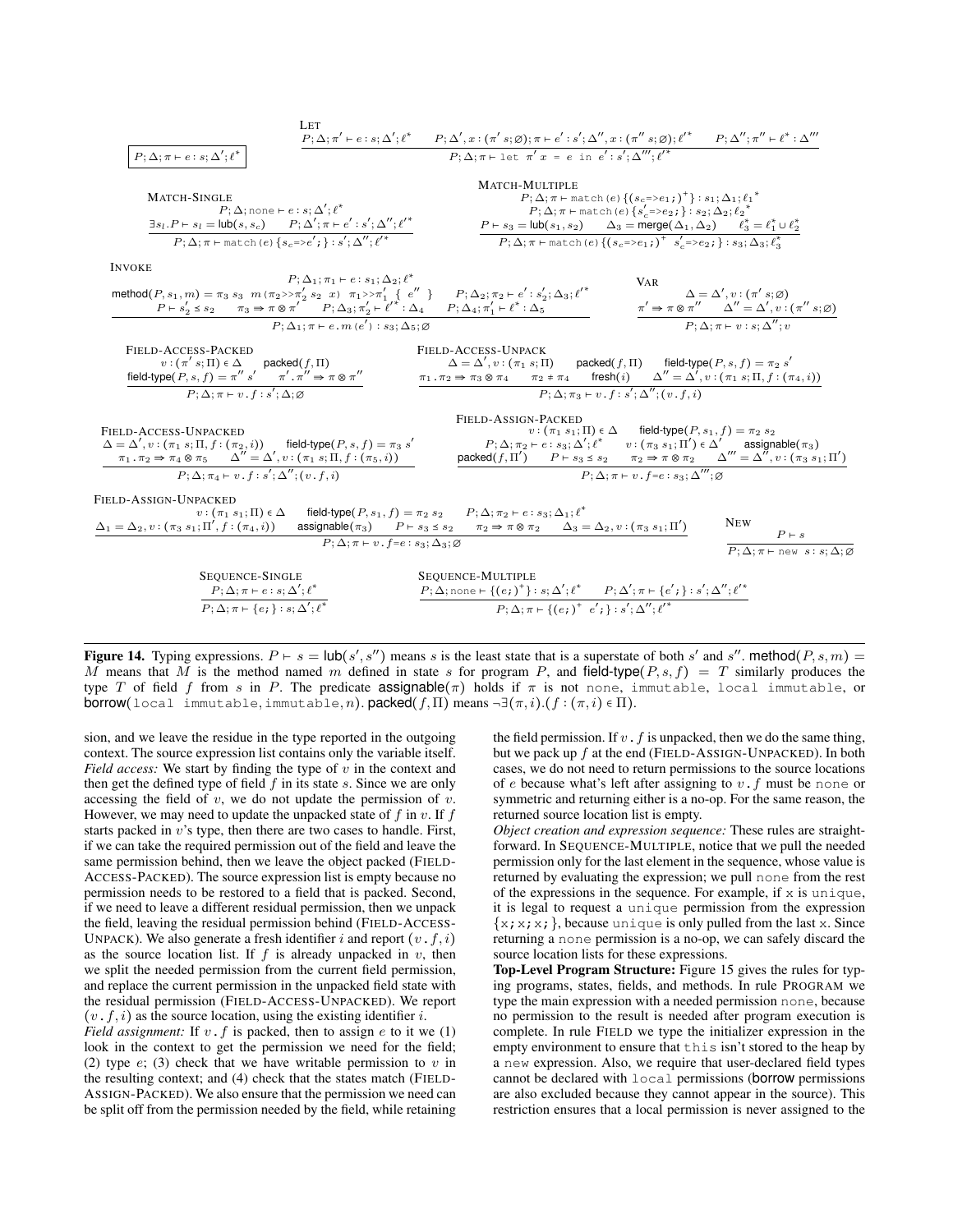

Figure 15. Programs, states, fields, and methods.

heap. In rule METHOD we check that the return type and parameters are valid. We check that the method body types in the context created by binding the method receiver and parameter to their types and that the resulting state is a substate of the return state. We require that the parameter and receiver be packed in the the output context  $\Delta'$  and also that their permissions in  $\Delta'$  agree with the output permissions given by their change types.

For simplicity, we implicitly disallow overriding, shadowing, and/or overloading of fields and methods. We also disallow cycles in the inheritance hierarchy and treat the set of states as a forest of trees, where a state s is a root if it has itself as a parent.

# 3.3 Dynamic Semantics

An execution state  $H$ ;  $e$  includes a heap  $H$  and an expression  $e$ .

**Heap:** Our model of the heap  $H$  is a partial function from object references to object identifiers and from object identifiers to objects. The addition of *object references* provide an additional level of indirection that allows us to explicitly track and reason about different aliases to a single object as in [28]. These serve a formal purpose only and are not necessary in an implementation. Consistent with this indirection, the fields of an object  $dF^*$  map field names to object references. Every object reference in  $\text{dom}(H)$  maps to an object identifier except the special reference null, which is used during object initialization.

$$
H \quad ::= \quad \text{null} \mid o \mapsto O, H \mid O \mapsto s\{dF^*\}, H
$$
  

$$
dF \quad ::= \quad f \mapsto o
$$

Expressions: We enhance our expression language to support partially-executed programs. We add object references o as well as the new form alias ( $o$ ) as expressions. alias ( $o$ ) gives computational meaning to splitting a permission of o by creating a new alias to hold the split permission. As alias expressions will be substituted for bound variables in let bodies, we allow them to appear wherever variables can. Finally, we add a partial let form that keeps track of the scope in which an object reference o is bound.

$$
e \quad ::= \quad \ldots \mid o \mid \text{alias}(o) \mid \text{alias}(o) \cdot f \mid \text{alias}(o) \cdot f = e \mid
$$
\n
$$
\text{let } o \text{ in } e
$$

Reduction Rules: We formalize program execution using a small step operational semantics. Given a program  $P$ , the reduction rules shown in Figure 16 take one execution state to another. *Congruence:* We specify reduction of subexpressions using an eval-

uation context  $E$  defined below:

$$
E \quad ::= \quad \square \mid \text{let } \pi \ x = E \text{ in } e \mid \text{let } o \text{ in } E \mid
$$
\n
$$
\text{match}(E) \left\{ (s \Rightarrow e) \right\} \mid E \cdot m(e) \mid
$$
\n
$$
o \cdot m(E) \mid \text{alias}(o) \cdot f = E \mid \{ E \colon (e) \right\} \nmid
$$

As usual,  $\Box$  is a "hole" that is filled in with the subexpression under evaluation to construct the entire expression being evaluated.

*Alias:* Reducing an alias (o) expression creates a fresh object reference that points to the same object identifier as the original object reference.

*Let:* Once the bound expression is reduced to an object reference o we substitute  $a\text{lias}(o)$  for all occurrences of the bound variable  $x$  in the body. Thus, any use of  $x$  in the body must create a fresh alias. We also keep track of the scope of  $\sigma$  by reducing to the partial let form. Once the body of a partial let has been evaluated to an object reference we remove the scoping annotation.

*Match:* Once the selector expression becomes an object reference o, we select the first match case, if any, that is a superstate of the state of o. If there is no match, then execution gets stuck.

*Method invocation:* Once we have object references for the receiver and argument of the method, we substitute the method body surrounded by let expressions binding the receiver and argument. This allows let reduction to handle the substitution and scoping.

*Object creation:* We create a new object identifier O and give its fields the reference null, which will be replaced by the proper values after running the initializer expressions. We reduce to a sequence expression which initializes each field of the object in turn through a fresh object reference o. The final expression in the sequence returns o.

*Field access and assignment:* A field access evaluates to a fresh alias to the object reference the heap associates with the field. Field assignment replaces the object reference in the field with object reference from evaluating the right-hand side. It returns a fresh alias of this same reference. Since we do not use the target of the field read or assignment except to access its field, we do not need a new alias to it, so we leave the  $\alpha$ lias (*o*) in the target unevaluated.

*Sequence:* Each expression in the sequence is evaluated in order until there are no further expressions at which point the sequence is reduced to the object reference resulting from the reduction of the final expression.

# 3.4 Soundness Results

In this section, we present the main soundness results and supporting definitions for our system. Our technical report [23] contains the full definitions and proofs.

Typing of Dynamic Expressions: We state and prove soundness in terms of a standard dynamic typing. To do this, we need rules for typing object references, alias expressions, and partial lets.

First, we enhance the definition of the linear context to map object references to types. We also add entries of the form  $\ell \Leftarrow o$ to the context which indicate that o returns its permission to the source location  $\ell$  when it leaves scope. We will also want to be able to return permissions to object references, so we extend the definition of source locations to include them.

$$
\Delta \quad ::= \quad \dots \mid o : (\pi \ s, \Pi), \Delta \mid \ell \Leftarrow o, \Delta
$$
  

$$
\ell \quad ::= \quad \dots \mid o \mid (o \ f, i)
$$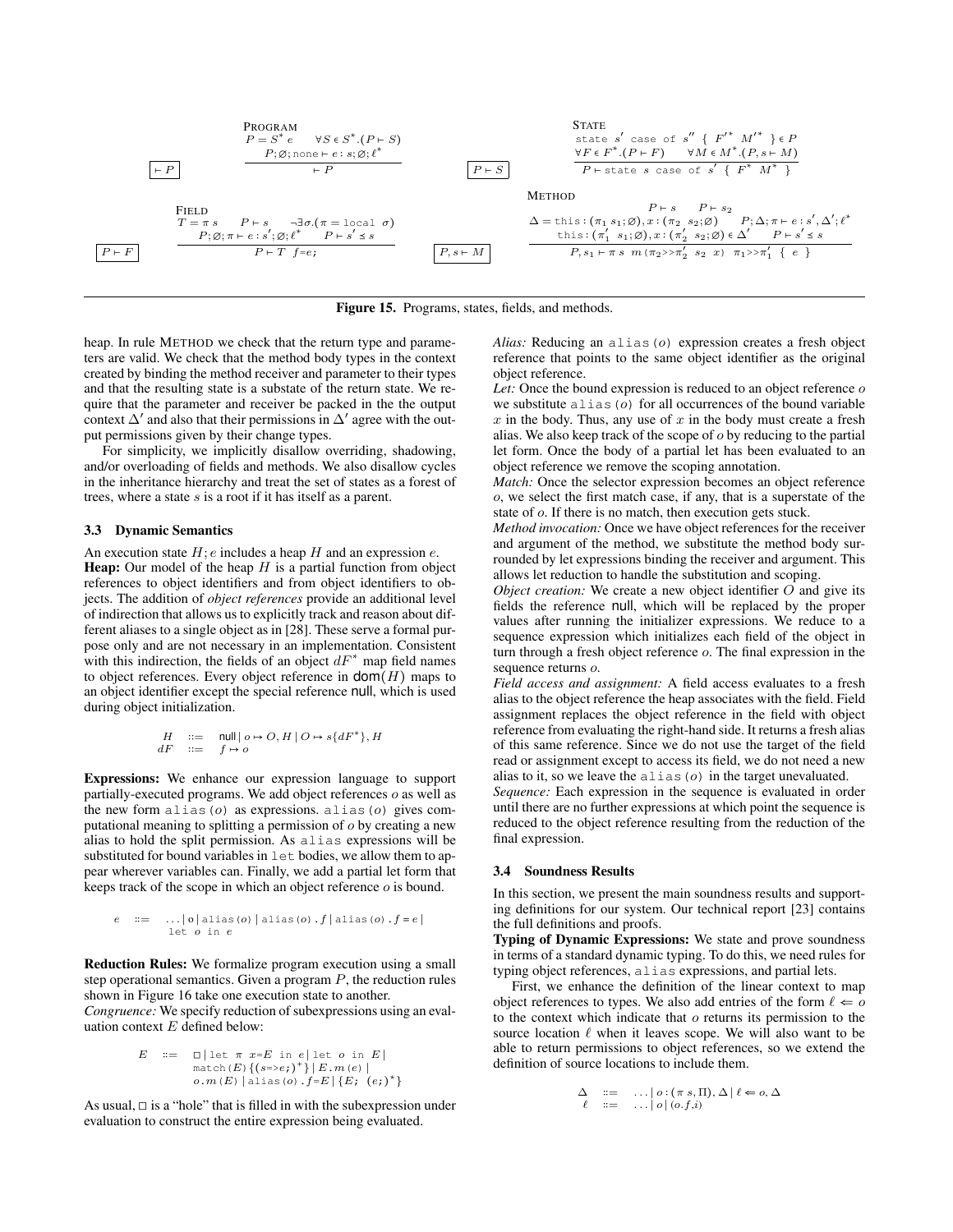







The rules for typing partial expressions are found in Figure 17. The ALIAS rule says that typing alias ( $o$ ) proceeds by typing  $o$ like a variable. In particular, the source location is o. A raw object reference o is typed using rule OBJECT-REF which is also similar to the VAR rule with two important exceptions. First, we look in the context to find the return location specified for o. This is because we need to maintain the typing after an alias expression steps to an object reference. In particular, after alias ( $o$ ) steps to  $o'$ , typing  $o'$  should still return  $o$  as the source location. Second, the binding for the type of  $o$  is removed from the outgoing context to ensure that  $o$  is not used later in the program which would break our model of execution where each variable and field is tracked as a separate object reference. To type a field read or assignment after an alias has been substituted for the target variable ALIAS-FIELD\* undoes the substitution with a fresh variable  $x$  that replaces alias ( $o$ ). We give x the type of  $o$  from the context when typing the updated expression and then return the resulting outputs with  $o$ put back for  $x$  in the context and source location list. LET-PARTIAL assumes the scoped object reference  $o$  is already in the context along with a return location for it. After the body is typed, the remaining permission to o is restored to its return location.

Soundness Judgments: Figure 18 shows the soundness judgments for the system.  $P; \Delta; \pi \vdash H; e : \pi s; \hat{\Delta}; \ell^*$  is the top-level judgment and says that the runtime environment  $H$ ;  $e$  is well-typed with respect to a a program P, a context  $\Delta$ , and a permission  $\pi$ .

The premises of this judgment are as follows. First, the context and the heap must map the same set of object references. Second, the incoming context must be able to be partitioned into two distinct parts:  $\Delta_e$  to type the expression (which produces the outputs of the judgment), and  $\Delta_f$  which contains all of the object references stored in fields  $f$  in  $H$ . Third, three invariants must hold for the context and the heap: (1) consistent object permissions, (2) consistent object references, and (3) distinct fields.

*Consistent object permissions:* The key soundness condition of our system is that for each  $O$ , the set of references  $o$  that point to it must have *consistent* permissions in ∆. This condition captures the meaning of the permissions in our system. Figure 19 defines this consistency condition. The judgment perms $(\Delta, H, O) = [\pi^*]$ forms the list of all the permissions  $\pi$  given to object references o that point to O in H. The judgment  $[\pi^*]$  consistent places three requirements on this list: (1) if unique appears in the list, then it appears only once, and all other permissions are none; (2) if a borrow(unique,  $\sigma$ , n) permission appears in the list, then the number of  $\log 1$   $\sigma$  permissions must match the sum of the counts of all borrow permissions in the list; and (3) no list may contain both shared and immutable permissions (including the local and borrow versions).

*Consistent object references:* Object references must also be internally consistent. We say that  $P$ ;  $\Delta$ ;  $H \vdash o$  ok if the representation of the object reference  $o$  in  $H$  is consistent with the type of  $o$  in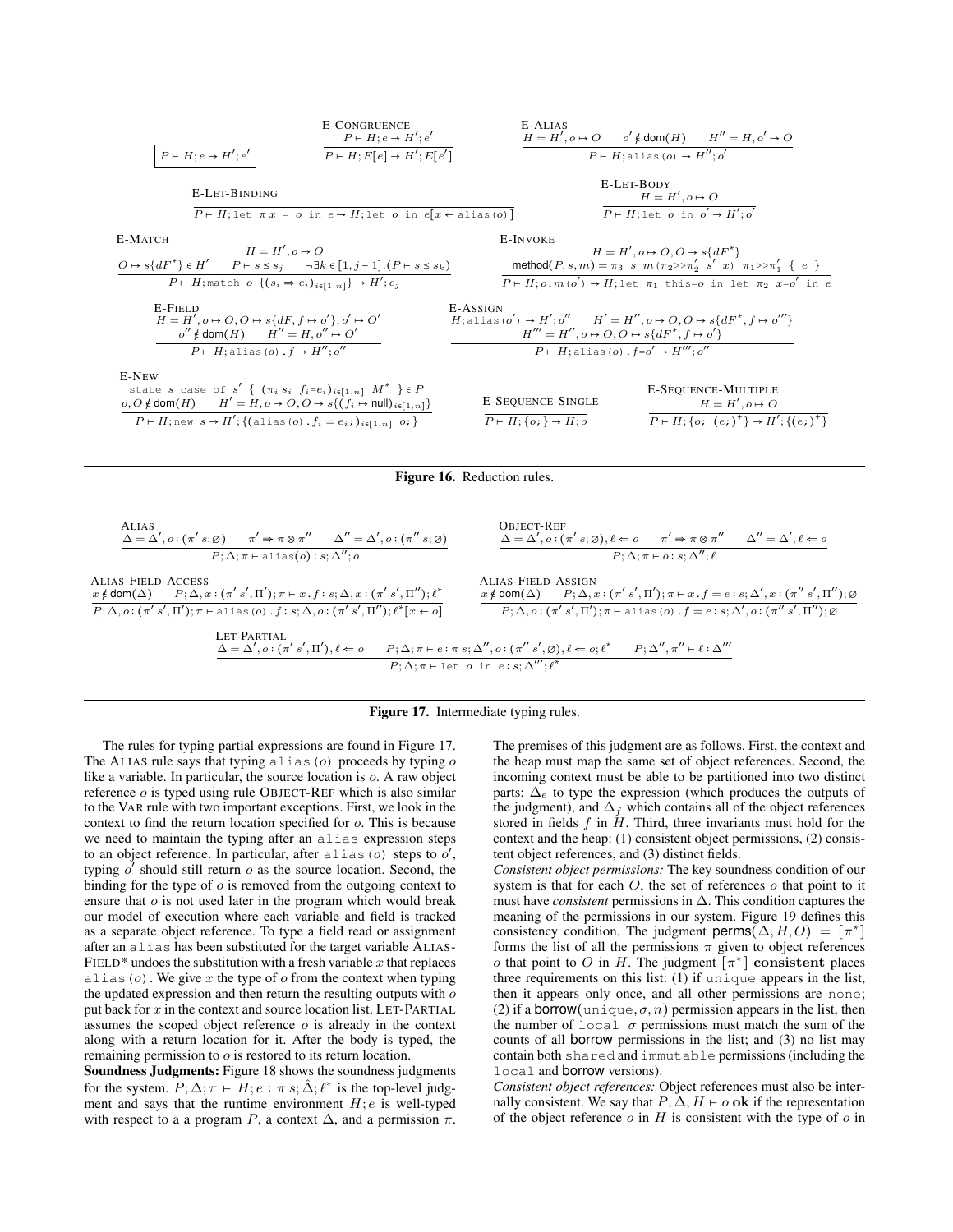

Figure 18. Soundness judgments. dyn-field-type( $P, s, f, \Pi$ ) reports the permission for f in  $\Pi$  if it is recorded there, otherwise the declared permission of f in state s. The set validFieldPerms excludes permissions of the form  $local \sigma$  and borrow( $local \sigma, \sigma, n$ ).



Figure 19. Permission lists and consistent permissions. The notation  $L = [\pi^*]$  means that L is a list of permissions (with duplicates allowed). The symbol  $+$  denotes list concatenation.

∆. For the representation to be valid we first need the actual states of the object and its fields to be substates of the states given by the type of o. Second, we do not allow a permission local  $\sigma$  or borrow(local  $\sigma$ ,  $\sigma$ , n) to appear as the permission in a field or as the permission to an object reference that represents a field. This maintains our invariant that local permissions never appear in the heap. Finally, we require that any permission that can be pulled from a field  $f$  of the state  $s$  through  $o$  can also be pulled from the permission of the object reference that represents the field in H. Given the field type  $\pi_o$ .  $\pi_f$  of f in o, we say that  $\pi_r$  fulfills  $\pi_o$ .  $\pi_f$ (represented by  $\pi_r \triangleright \pi_o \cdot \pi_f$ ) if any permission that can be split from  $\pi_o$ .  $\pi_f$  can also be split from  $\pi_r$ . Both judgments are formalized in Figure 18.

*Distinct fields:* In order to carry out the typing of a partially evaluated expression we must ensure that no object reference  $o$  ever appears (1) both in a field and in the expression being typed or (2) in two different fields in H. Otherwise, typing one location could



**Figure 20.** Weaker contexts. Meta-variable p consists of v or  $o$  and fields  $(P, s)$  lists the names of the fields in state s.

have a non-local impact on the permission in the other location that would be difficult to track. This invariant is captured formally by the judgment  $\Delta \vdash H$  distinct fields in Figure 18.

Weaker Contexts: As an expression is evaluated, specific paths of execution are chosen, reducing the number of possible future execution states. Consequently, the context produced by typing the updated expression gives a more precise view of the states and permissions of locations in the program when compared to the context produced by typing the original expression. For instance, if stepping from  $e$  to  $e'$  reduces away a match expression, then there may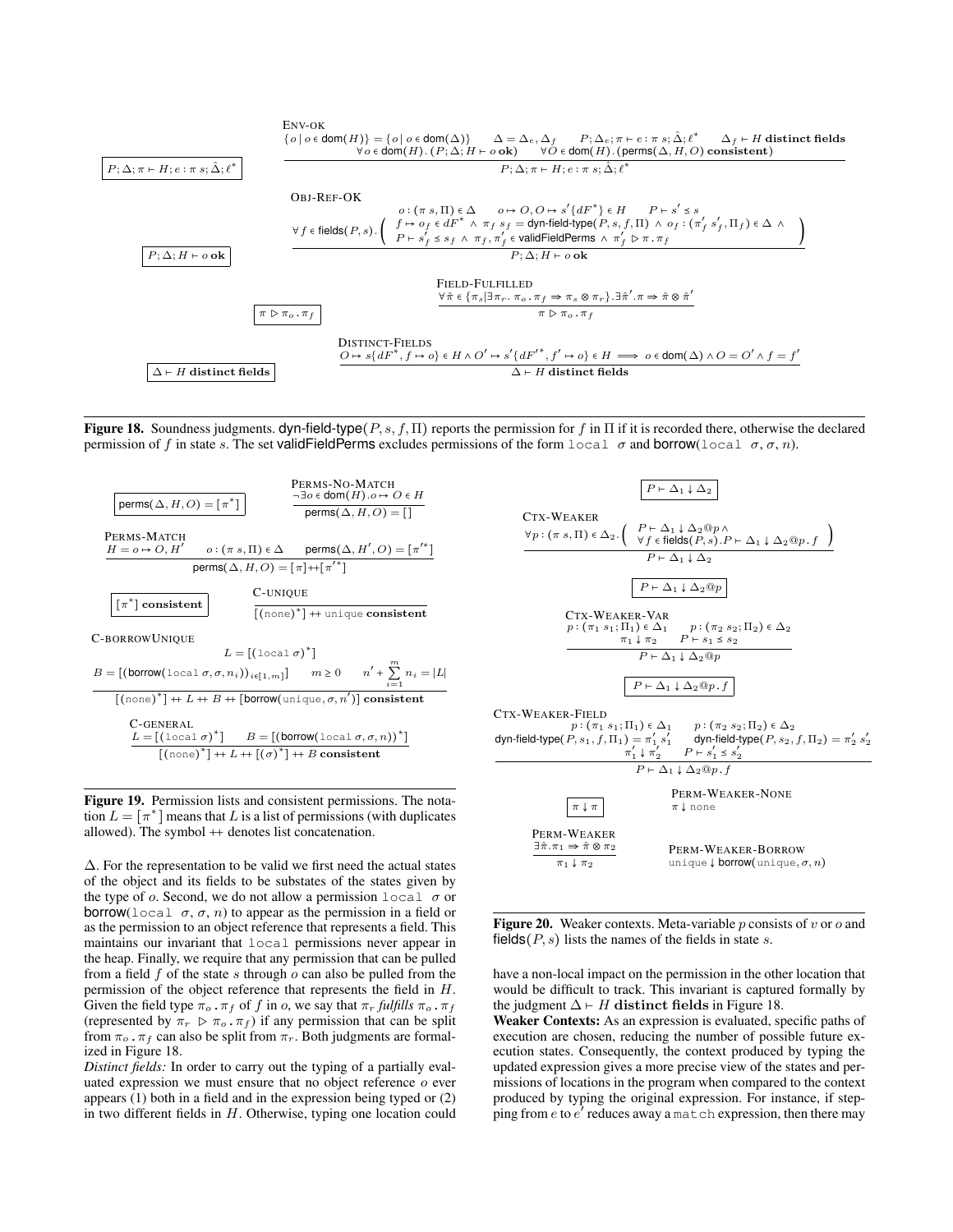be locations that have permissions pulled from them when typing  $e$ but not when typing  $e^t$ . This leaves more permissions in the resulting context. We introduce the *weaker* relationship between contexts to account for this increase in permissions.

The judgment  $P \vdash \Delta_1 \downarrow \Delta_2$  shown in Figure 20 states that  $\Delta_2$  is weaker than  $\Delta_1$ . The judgment holds if we can transform  $\Delta_1$  into  $\Delta_2$  by making specific changes to the state and permission at each location (variable or field) appearing in both  $\Delta_1$  and  $\Delta_2$ . We allow the type of a location in  $\Delta_1$  to be replaced in  $\Delta_2$  with a type containing a superstate and a weaker permission ( $\pi \downarrow \pi$ ). none is weaker than any permission (PERM-WEAKER-NONE). Otherwise, for permission  $\pi_2$  to be weaker than  $\pi_1$ , there must exist a single permission  $\hat{\pi}$  that can be pulled from  $\pi_1$  such that the residue is  $\pi_2$  (PERM-WEAKER). We also admit the special case where  $\pi_1$  is unique and  $\pi_2$  is a borrow permission (PERM-WEAKER-BORROW). This can occur, for instance, if a field with a borrow permission is reassigned in the chosen brach of a match. Progress and Preservation: We use these definitions to state the soundness of our system via standard progress and preservation theorems.

**Theorem 3.1** (Progress). *If*  $P; \Delta; \pi \vdash H; e : s; \hat{\Delta}; \ell^*$ , then either  $e = o$  *or*  $P \vdash H$ ;  $e \rightarrow H'$ ;  $e'$  *or execution is stuck at a match statement where the matched expression has been evaluated to an object, but there is no matching case.*

**Theorem 3.2** (Preservation). *If*  $P; \Delta; \pi \vdash H; e : s; \hat{\Delta}; \ell^*,$  and  $P \vdash H$ ;  $e \rightarrow H'$ ;  $e'$ , then there exists  $\Delta'$  such that

*I*.  $P; \Delta'; \pi \vdash H'; e' : s'; \hat{\Delta}'; \ell'^* \text{ with } P \vdash \hat{\Delta}' \downarrow \hat{\Delta} \text{ and } P \vdash s' \leq s$ 2.  $P; \hat{\Delta}; \pi \vdash (\ell^* \cdot \ell'^*) : \hat{\Delta}_r$  where  $P \vdash \hat{\Delta}' \downarrow \hat{\Delta}_r$ 

The first condition of preservation requires that the new environment after reduction is still well-formed, with the extra restriction that the context  $\hat{\Delta}$  generated by typing the old expression e must be weaker than the context  $\hat{\Delta}'$  produced by typing the updated expression e'. However, this is not strong enough because it does not account for the permissions that were pulled out as a part of typechecking which may be returned to the context later. The second condition provides the extra power we need. Consider the source location list  $\ell^* \setminus {\ell'}^*$  representing all the source locations from which the needed permission  $\pi$  was pulled when typing e but that were not used to get  $\pi$  when typing e'. There is potentially more permission at these locations in  $\hat{\Delta}'$  than in  $\hat{\Delta}$  because  $\pi$  was not split from them during the typing of  $e'$ . However, are we guaranteed that if we restore the pulled permission to these locations in  $\hat{\Delta}$  using the judgment defined in Figure 12, the resulting context  $\hat{\Delta}_r$  is still weaker than  $\hat{\Delta}'$ ? The second condition of preservation says, "Yes." This fact is necessary to prove the weakening condition on  $\hat{\Delta}'$  from the first condition in some cases such as when E-CONGRUENCE is used to reduce a let expression. This and other details of the proof of safety are discussed in our accompanying technical report [23].

# 4. Related Work

Wadler first introduced the concept of temporarily converting a linear (unique) reference into a non-linear reference using the let! construct [27]. Other early uniqueness type systems built on his work and added support for borrowing as a special annotation, such as "borrowed" or "lent" [1, 19, 22]. While convenient, these systems did not support borrowing immutable pointers, and generally provided weak guarantees: multiple borrowed pointers could co-exist and interfere with one another. Boyland devised alias burying to address this issue, using shape analysis to ensure that whenever a unique variable was read, all aliases to it were dead (or "buried") [7]. While this approach works well in an analysis tool, it is inappropriate for a type system: programmers would have to understand a shape analysis to comprehend and fix a type error message. The authors of Plural [3], which also uses analysis to support borrowing, have observed this to be a problem in practice. In contrast, our system provides a more natural abstraction for reasoning by modeling the flow of permissions through locations in the source.

Boyland proposed *fractional permissions* as a generalization of borrowing that does not require a stack discipline for creating and destroying borrowed aliases [8]. Although fractions have received a lot of attention in the verification community, we know of no practical tool support that leverages fractions—possibly because programmers find fractions an unintuitive abstraction. Instead, tools like Plural [3], Chalice [17], and VeriFast [21] provide abstractions (including borrowing) that hide fractions from users, but the use of program analysis and theorem provers makes these systems less predictable and more difficult to understand than the type system presented here. Boyland and Retert later developed a type system that allows borrowing unique permissions [10]. Like our system, their system tracks permissions taken out of individual fields using a technique they call "carving." However, where they use a substructural logic for tracking permissions, we use a more predictable linear context to type individual variables.

One of the authors previously observed the importance of borrowing for tracking permissions and presented the first fractionfree permission type system we are aware of that supports borrowing unique and immutable permissions [2]. While the technical details are somewhat different, the system presented in [2], similar to this system, avoids fractions by counting split-off permissions in variable types. We propose local permissions to distinguish borrowed permissions syntactically, as well as none permissions, both of which remain implicit in [2]. Our system additionally supports share permissions, match expressions and sequences, and our system tracks permissions taken out of individual fields. Unlike [2], we provide a dynamic semantics and prove our system sound.

Other programming languages have incorporated the ideas of uniqueness and borrowing into their type systems but use less flexible or more complicated mechanisms. The Clean programming language [25] is a functional language with support for unique references. However, since the language is functional, there is no concept of returning permissions to a location as in our system.

The Vault programming language [13] allows linear (unique) references to be split into guarded (immutable) types that are valid in the scope of a key. Their use of type-level keys adds notational and algorithmic complexity to the scoping of borrowed permissions that we avoid by using our simpler local permissions. On the other hand, Vault supports adoption whereby a linear permission stored in a field of a non-linear object can be treated linearly. Vault also includes annotations on methods that consume permissions similar to our change permissions. However ours are strictly more flexible because in our richer set of permissions we can specify a partial return of a permission (e.g. unique>>immutable).

The Cyclone language [18] has a feature similar to Vault's keys. Cyclone also includes explicit support for borrowing through reference counting that is similar to the mechanism that underlies our local permissions. However, unlike our approach, it is exposed to the programmer in the syntax. Also, Cyclone allows borrowing only for permissions stored in local variables; field accesses occur via swap, which is awkward. In contrast, we have designed a field unpacking mechanism that supports direct field access.

Other recent work on the Plaid type system [28] integrates permissions with typestate and uses change types, providing some of the expressiveness of our system. While this other work can express the publication example from Figure 4, it has very limited